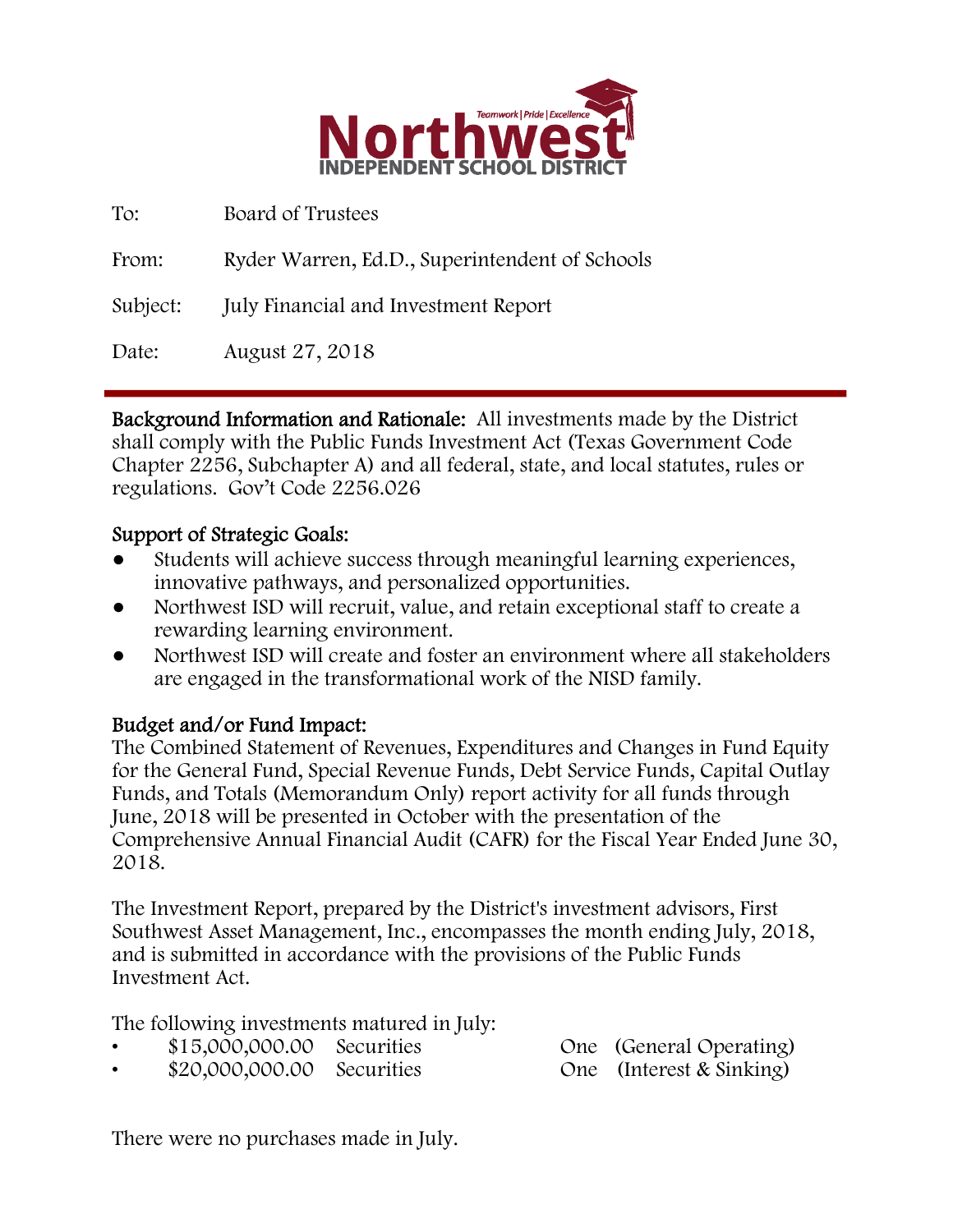Investments for the District's General Fund, Debt Service Funds, Capital Projects Funds, and Internal Service Funds total \$235,208,886.27 as of July 31, 2018.

|                            | Yield    |                  |
|----------------------------|----------|------------------|
|                            | tο       |                  |
| Fund                       | Maturity | Market Value     |
| General Fund               | 1.811%   | \$98,255,655.25  |
| Special Revenue Funds      | 1.759%   | 1,661,469.38     |
| Debt Service Funds         | 2.037%   | 21,776,606.38    |
| Capital Projects AFB Funds | 1.890%   | 641,129.43       |
| Capital Projects Funds     | 1.938%   | 112,874,025.83   |
| Total                      | 1.892%   | \$235,208,886.27 |

Board Policy states that, "The investment portfolio shall be diversified in terms of investment instruments, maturity scheduling, and financial institutions to reduce risk of loss resulting from over concentration of assets in a specific class of investments, specific maturity, or specific issuer."

### Investment Instruments and Financial Institutions



| Portfolio Composition by Security Type |       |             | Portfolio Composition by Issuer |  |
|----------------------------------------|-------|-------------|---------------------------------|--|
| Treasury                               | 32%   | Treasury    | 32%                             |  |
| Local Government Investment Pool       | 35%   | TexPool     | 35%                             |  |
| Bank Deposit                           | 22%   | Compass     | 22%                             |  |
| <b>Agency Bullet</b>                   | 9%    | <b>FHLB</b> | 4%                              |  |
| Agency Disco                           | $O\%$ | <b>FNMA</b> | 4%                              |  |
| Certificates of Deposit                | 2%    | Greenbank   | $2\%$                           |  |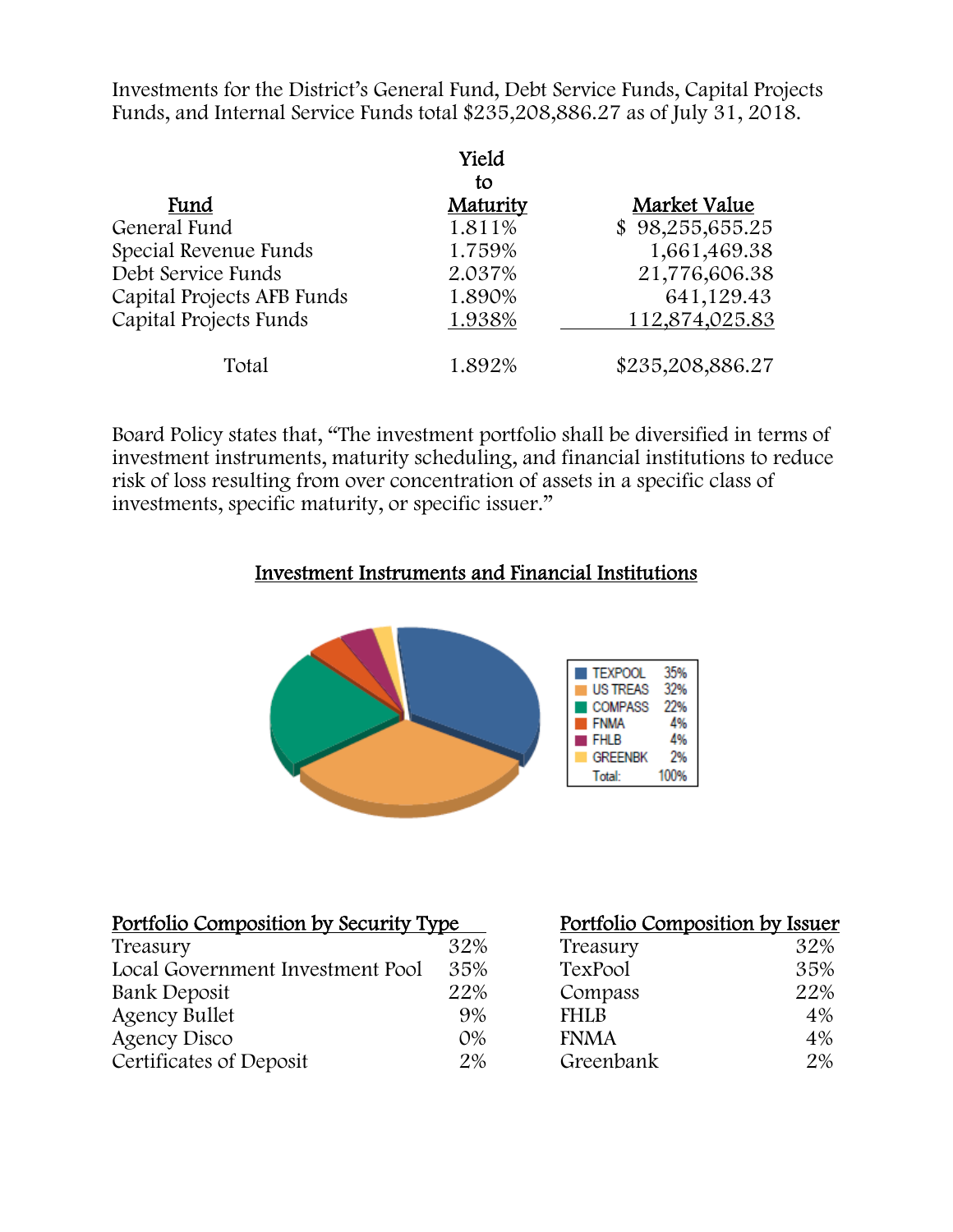# Maturity Scheduling



#### **Maturity Schedule**

| Overnight       | 57% | \$133,921,781.27 |
|-----------------|-----|------------------|
| $0 - 3$ Months  | 19% | \$45,441,980.00  |
| $3-6$ Months    | 13% | \$29,915,700.00  |
| $6 - 12$ Months | 11% | \$25,929,425.00  |

### Benchmark Comparison



Note 1: CMT stands for Constant Maturity Treasury. This data is published in Federal Resene Statistical Release H.15 and represents an average of all actively traded Treasury securities having that time remaining until mat Note 2: Benchmark data for TexPool is the monthly average yield.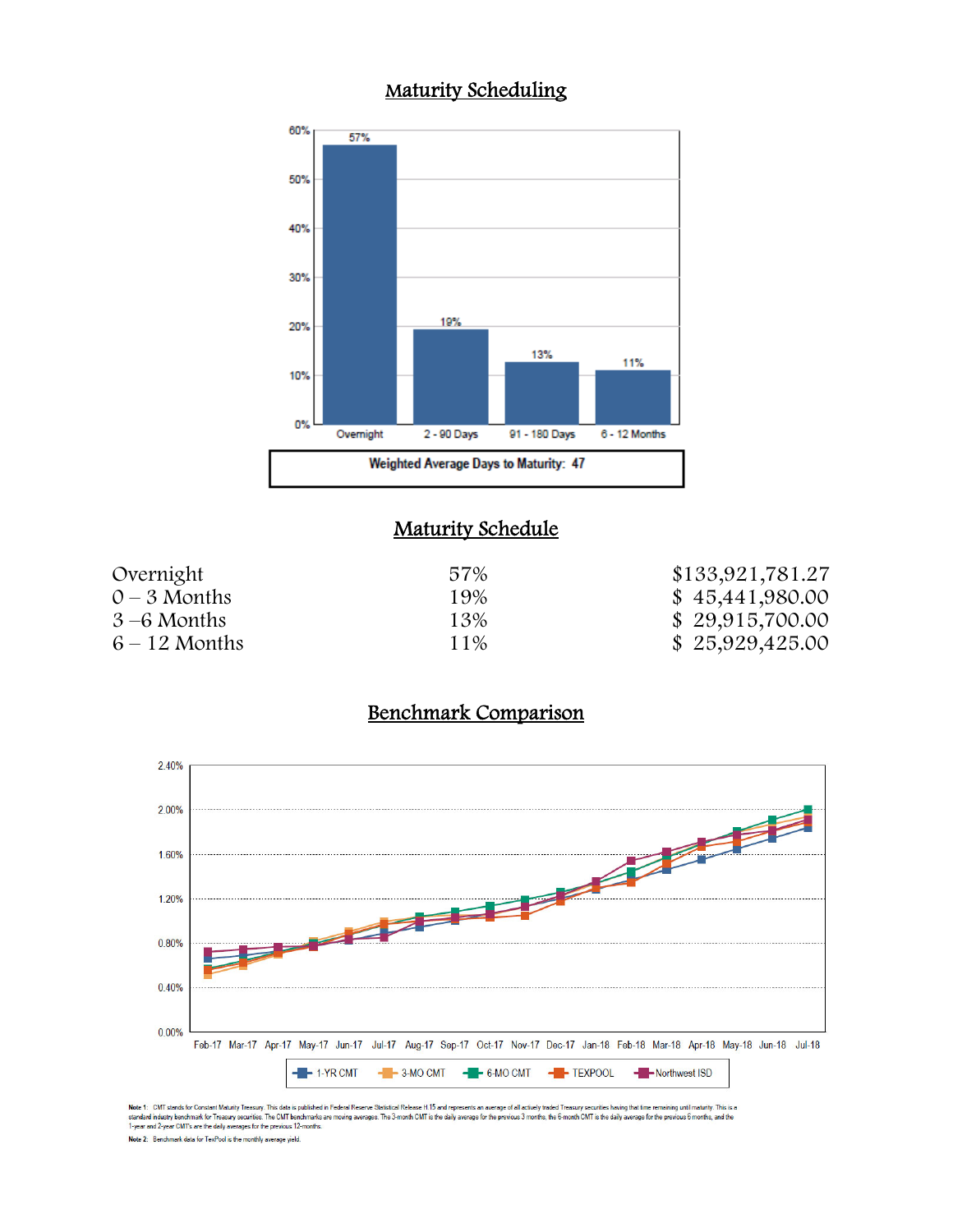

# TexPool Monthly Newsletter: July 2018

#### Economic and Market Commentary: No more normal? July 1, 2018

For the Federal Reserve over the last 2½ years, business as normal has been the business of normalizing policy. It looks as if the Fed has fi nally shifted to tightening.

In mid-June, it raised rates to a target range of 1.75-2%, closer than the Fed has been in more than a decade to its comfort zone. With its summary of economic projections now indicating two more hikes in 2018 (our house call, as well) and three in 2019, quantitative tapering (QT) set to expand to \$40 billion per month in July and Chair Jerome Powell's upbeat assessment of the economy, it appears expansionary policy will soon run its course. We likely are near a bona-fi de tightening cycle.

In addition to gushing about the economy, Powell announced that starting in July, he would be holding press conferences after every Federal Open Market Committee meeting instead of every other one. This is the culmination of years of trying to make the Fed's decision-making transparent, a far cry from its tradition of keeping monetary policy a secret. Powell's reasoning is that the markets have stopped even considering rate action in meetings when he doesn't speak. That is true, but the extra pressers could result in occasional unintentional transmitting of information. Case in point: June's hike. While the committee simply indicated it expected to issue two more 25 basis-point increases this year, Powell painted that info a hawkish hue by using the word "great" to describe the economy when speaking to the press. As the Fed tightens, hikes will become more and more critical and Fedspeak more and more scrutinized because too many hikes might precipitate a recession. The "plain-spoken" Powell will need to choose his words carefully.